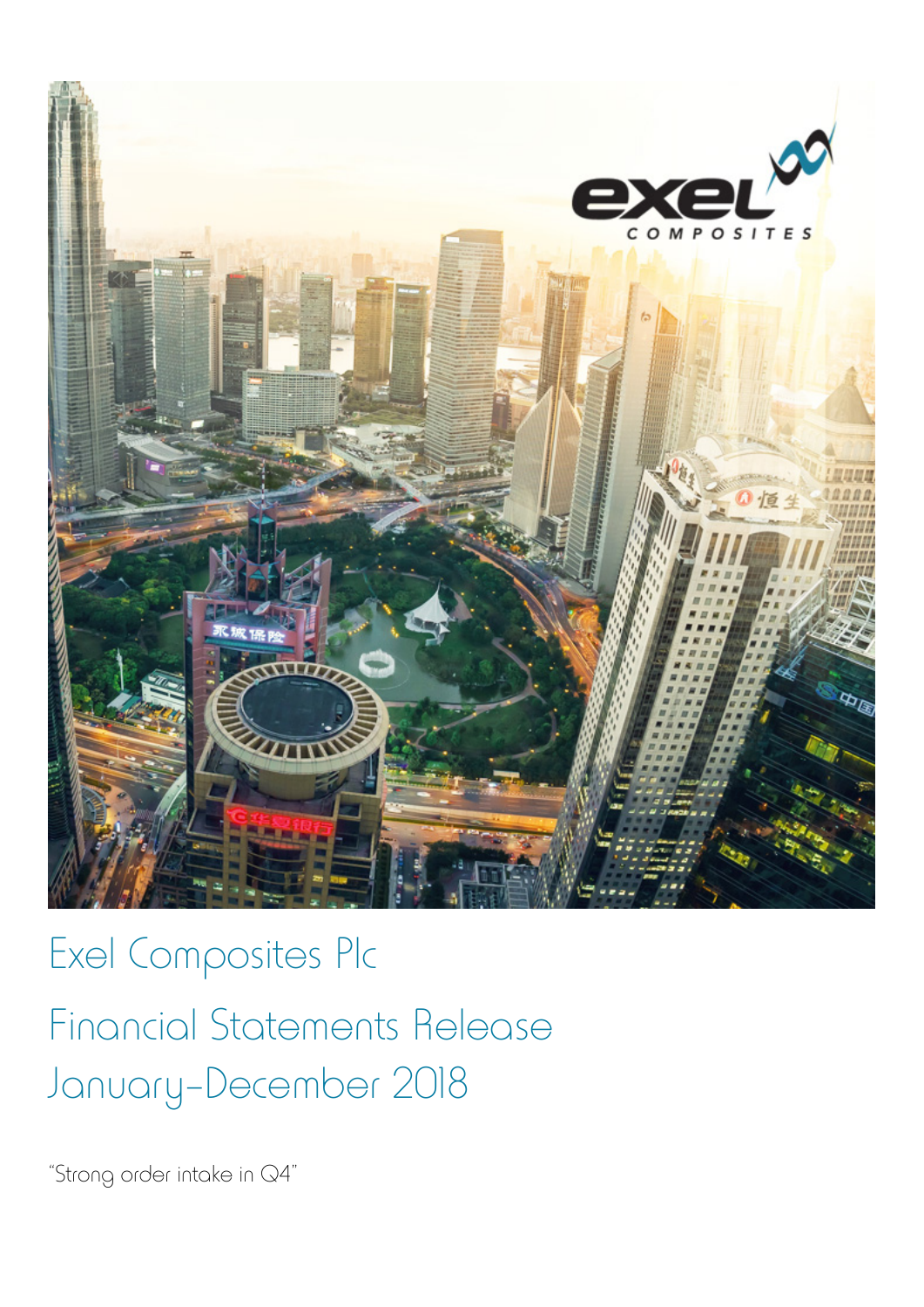# Key figures January - December 2018

Revenue, EUR million

|               | 22.4            | 26.7            |  |
|---------------|-----------------|-----------------|--|
| 19.0          | 20.4            | 23.1            |  |
| 16.4          |                 |                 |  |
| 19.7          | 23.2            | 25.3            |  |
| 17.9          | 20.3            | 21.5            |  |
| Q1-Q4<br>2016 | $Q1-Q4$<br>2017 | $Q1-Q4$<br>2018 |  |

Adjusted operating profit, EUR million



Order intake, EUR million

|                 |               | 29.1          |
|-----------------|---------------|---------------|
|                 | 21.4          |               |
| 18.3            | 19.3          | 24.7          |
| 18.2            |               |               |
| 20.2            | 23.4          | 25.0          |
| 18.0            | 22.5          | 22.0          |
|                 |               |               |
| $Q1-Q4$<br>2016 | Q1-Q4<br>2017 | Q1-Q4<br>2018 |
|                 |               |               |

Net cash flow, EUR million



### Consolidated key figures

| <b>EUR thousand</b>                     | 1.10.-31.12.<br>2018 | $1.10 - 31.12$ .<br>2017 | Change,<br>$\frac{0}{0}$ | $1.1 - 31.12.$<br>2018 | $1.1 - 31.12.$<br>2017 | Change,<br>$\frac{0}{0}$ |
|-----------------------------------------|----------------------|--------------------------|--------------------------|------------------------|------------------------|--------------------------|
| Order intake                            | 29,108               | 21,433                   | 35.8                     | 100,757                | 86,531                 | 16.4                     |
| Order backlog 1)                        | 23,685               | 17,126                   | 38.3                     | 23,685                 | 17,126                 | 38.3                     |
| Revenue                                 | 26,711               | 22,414                   | 19.2                     | 96,608                 | 86,255                 | 12.0                     |
| Operating profit                        | $-1,194$             | 1,389                    | $-186.0$                 | 2,217                  | 6,081                  | $-63.5$                  |
| % of revenue                            | $-4.5$               | 6.2                      |                          | 2.3                    | 7.1                    |                          |
| Adjusted operating profit 2)            | 768                  | 1,327                    | $-42.1$                  | 5,018                  | 6,319                  | $-20.6$                  |
| % of revenue                            | 2.9                  | 5.9                      |                          | 5.2                    | 7.3                    |                          |
| Profit for the period                   | $-1,606$             | 956                      | $-267.9$                 | 386                    | 4,212                  | $-90.8$                  |
| Net cash flow from operating activities | 534                  | 2,708                    | $-80.3$                  | 868                    | 4,856                  | $-82.1$                  |
| Return on capital employed, %           | $-8.3$               | 12.3                     |                          | 4.4                    | 14.8                   |                          |
| Net gearing, %                          | 96.3                 | 30.3                     |                          | 96.3                   | 30.3                   |                          |
| Earnings per share                      | $-0.14$              | 0.08                     |                          | 0.03                   | 0.36                   |                          |
| Equity per share, EUR                   | 2.18                 | 2.44                     | $-10.5$                  | 2.18                   | 2.43                   | $-10.2$                  |
| Employees on average                    | 677                  | 562                      | 20.6                     | 647                    | 532                    | 21.7                     |
| Employees at end of period              | 675                  | 568                      | 18.8                     | 675                    | 568                    | 18.8                     |

1) As per the end of the period.

2) Excluding material items affecting comparability, such as restructuring costs, impairment losses and reversals, and costs related to planned or realized business acquisitions or disposals. For more information, please refer to the paragraph "Change in Exel Composites' financial reporting terminology" of the Half-year Financial Report published on 21 July 2016.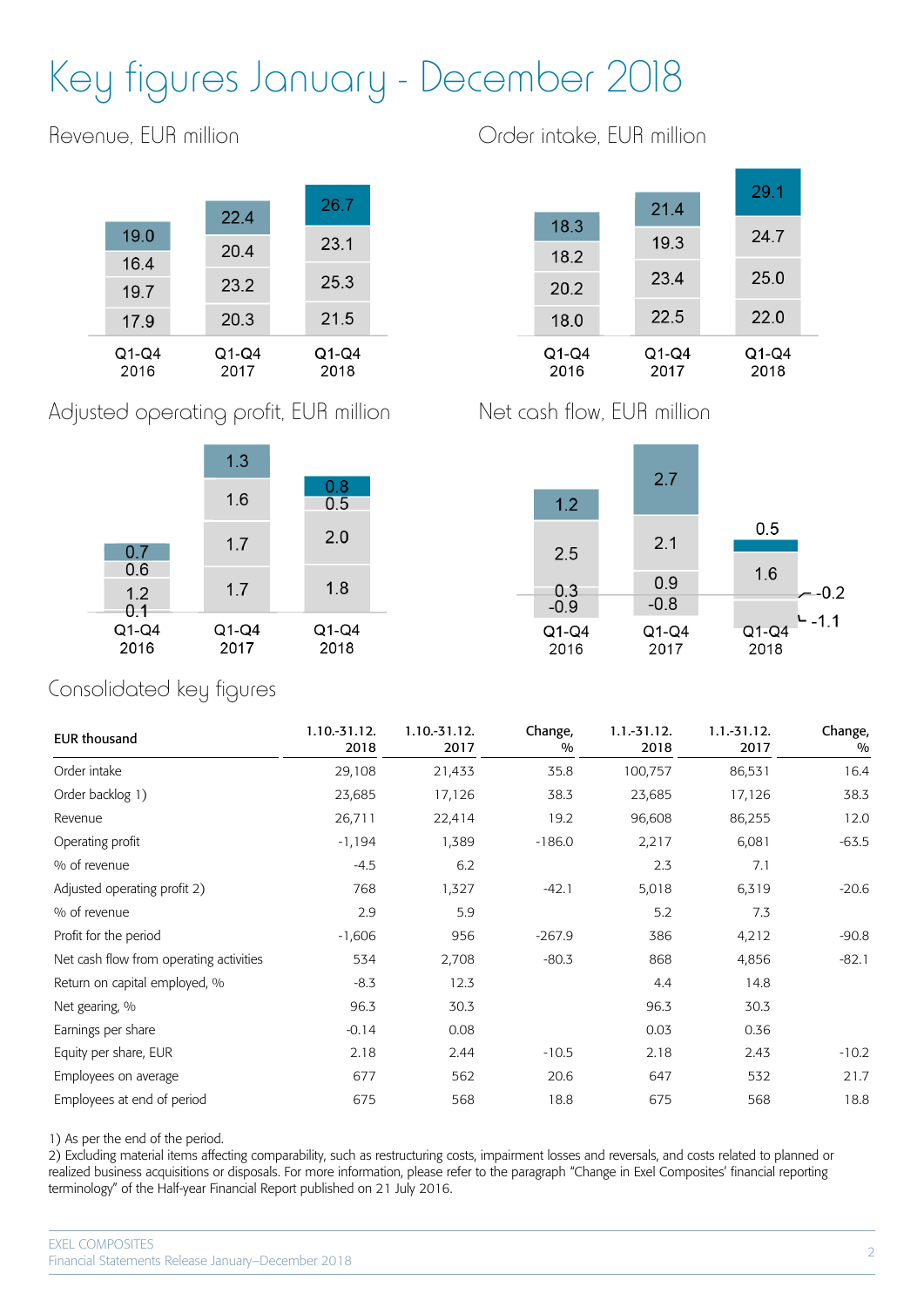# "Strong order intake in Q4"

## Q4 2018 in brief

- Order intake increased by 35.8% to EUR 29.1 million (Q4 2017: 21.4).
- Revenue increased by 19.2% to EUR 26.7 million (22.4).
- Adjusted operating profit amounted to EUR 0.8 million (1.3), which is 2.9% of revenue (5.9%).
- Net cash flow from operating activities was EUR 0.5 million (2.7).
- Earnings per share amounted to EUR -0.14 (0.08).

### Q1-Q4 2018 in brief

- Order intake increased by 16.4% to EUR 100.8 million (2017: 86.5).
- Revenue increased by  $12.0\%$  to EUR 96.6 million (86.3).
- Adjusted operating profit amounted to EUR 5.0 million (6.3), which is 5.2% of revenue (7.3%).
- Net cash flow from operating activities was EUR 0.9 million (4.9).
- Earnings per share amounted to EUR 0.03 (0.36).

### Dividend proposal

The Board of Directors proposes that a dividend of EUR 0.18 (0.30) per share be paid for the financial year 2018.

# Outlook for the full year 2019

Exel Composites expects revenue and adjusted operating profit to increase in 2019 compared to 2018.

# President and CEO, Riku Kytömäki

Exel Composites ended 2018 on a strong note. In the fourth quarter both order intake as well as revenue increased significantly. Growth was driven by the Construction & Infrastructure customer segment, predominantly supported by the wind energy industry. This industry now also represents Exel's largest client, a position which has been held by a client from the telecommunications industry for the past ten years. During 2018 the competitive situation in the telecommunications industry, especially in China, changed significantly, driven by geopolitical factors such as trade barriers and export tariffs. Other Applications customer segment also grew in the fourth quarter, driven by the contribution of the acquired Diversified Structural Composites, DSC. Revenue in the Industrial Applications customer segment was impaired by lower volumes in telecommunications.

From a regional perspective, revenue in the region Rest of the World increased significantly in the fourth quarter supported by the North American DSC and by increased export from other Exel units to the American market. Revenue increased also in the Asia-Pacific region driven by the contribution of Nanjing Jianhui. The revenue decrease in Europe reflected lower volumes in telecommunications. All in all, Exel's global market position improved significantly during the year 2018.

Adjusted operating profit decreased in the fourth quarter, as volume growth in wind energy was not enough to compensate for the impaired profitability mainly related to sales mix in some of the Group's manufacturing units. The turnaround and integration of DSC continues according to plan and in the fourth quarter of 2018 the operating profit of DSC improved clearly from the third quarter of 2018.

During 2018 we initiated a cost reduction program to improve Group profitability. The implementation of the program continues as planned with the aim to optimize Exel Composites' manufacturing footprint in Europe, to improve the profitability and cost efficiency in the DSC business and to drive further synergy savings between the company's two manufacturing units in China, among other things. Early 2019



we announced the closing of Exel's manufacturing unit in Voerde, Germany, and conducted co-determination negotiations in Finland, in addition to other cost savings measures. The annual savings target of the Group-wide cost savings program is EUR 3 million, expected to be fully effective in 2020.

I am convinced that we have taken important steps to improve profitability and created a platform for long-term profitable growth. I look forward to 2019 with confidence.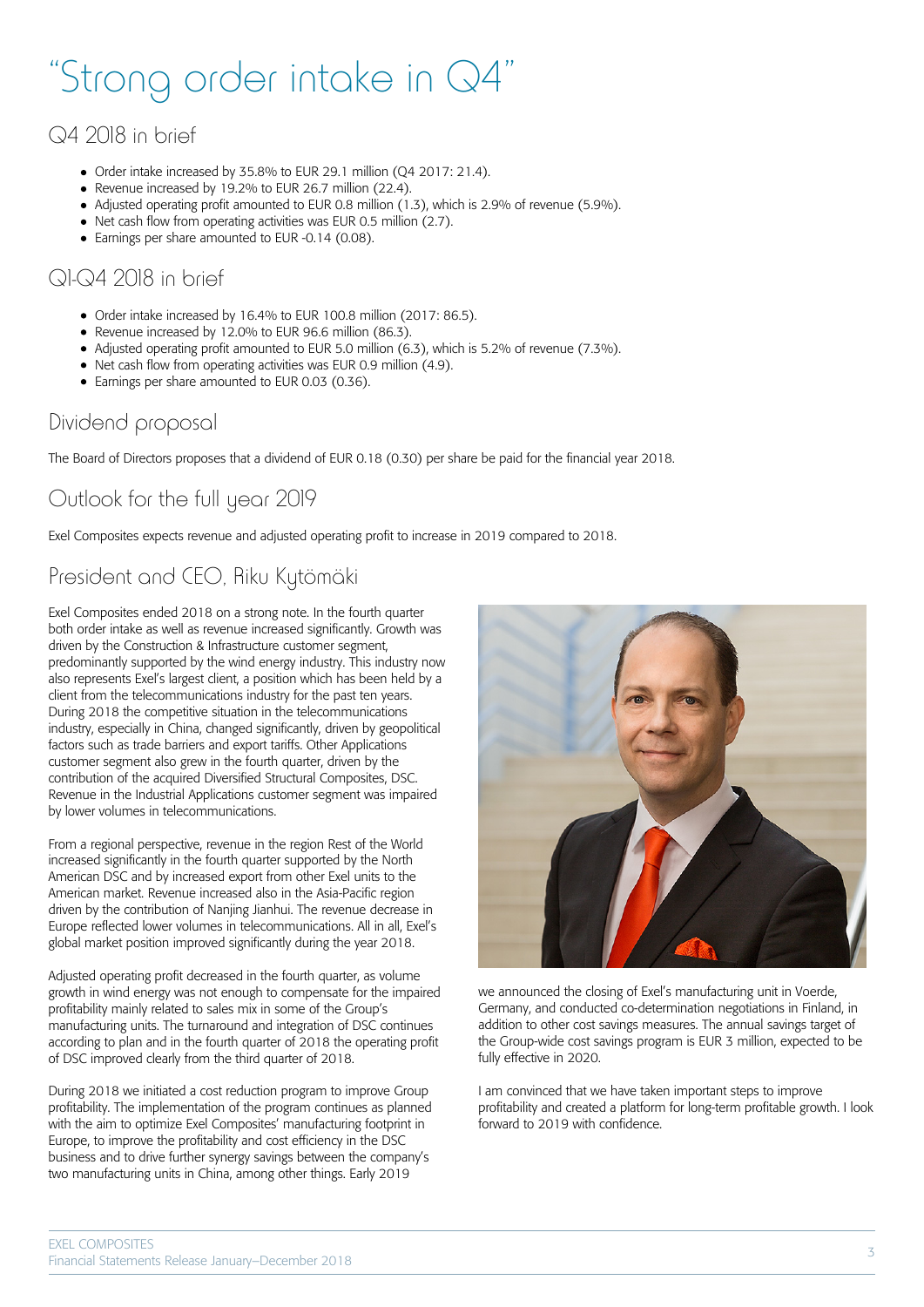### Order intake and order backlog

Order intake for the fourth quarter of 2018 amounted to EUR 29.1 million (21.4), and increased by 35.8% in comparison to 2017.

Order intake for the full year 2018 was EUR 100.8 million (86.5), which is an increase of 16.4% compared to 2017. The Group's order backlog on 31 December 2018 increased to EUR 23.7 million (17.1).

### Revenue

Group revenue in the fourth quarter of 2018 amounted to EUR 26.7 million (22.4), which is an increase of 19.2% in comparison to previous year.

Group revenue for the financial year amounted to EUR 96.6 million (86.3) and increased by 12.0% compared to previous year. Growth was driven by the acquisitions of both DSC in April 2018 and Nanjing Jianhui in April 2017. The revenue of the acquired businesses increased Group revenue by 13.7%. In addition, revenue was impacted by effects

of the sales mix by 4.0%, delivery volumes by -5.2% and exchange rates by -0.5%.

Revenue in the Construction & Infrastructure customer segment increased by 73.3% to EUR 36.9 million (21.3), predominantly supported by the wind energy industry. Other Applications customer segment grew by 18.7% to EUR 19.9 million (16.7) driven by the contribution of the acquired DSC. Revenue in the Industrial Applications customer segment was impaired by lower volumes in telecommunications and decreased to EUR 39.9 million (48.2).

In the region Rest of the World, revenue increased during 2018 significantly by 293.4% to EUR 18.1 million (4.6) supported by DSC and by increased export from other Exel units to the American market. Revenue in the APAC region decreased by 2.2% to EUR 17.4 million (17.8). The regional decrease in revenue was mainly due to the decrease in telecommunications volumes as well as lower sales in the Australian market due to the closure of production. Also in the region Europe, the revenue decrease by 4.3% to EUR 61.1 million (63.8) reflected lower volumes in telecommunications.

#### Revenue by customer segment

| <b>EUR thousand</b>           | $1.10 - 31.12.$<br>2018 | 1.10.-31.12.<br>2017     | Change,<br>$\frac{0}{0}$ | $1.1 - 31.12.$<br>2018 | $1.1 - 31.12.$<br>2017 | Change,<br>$\frac{0}{0}$ |
|-------------------------------|-------------------------|--------------------------|--------------------------|------------------------|------------------------|--------------------------|
| Industrial Applications       | 8,629                   | 11,883                   | $-27.4$                  | 39,885                 | 48,249                 | $-17.3$                  |
| Construction & Infrastructure | 12,850                  | 6,662                    | 92.9                     | 36,855                 | 21,266                 | 73.3                     |
| Other Applications            | 5,231                   | 3,869                    | 35.2                     | 19,868                 | 16,740                 | 18.7                     |
| Total                         | 26,711                  | 22,414                   | 19.2                     | 96,608                 | 86,255                 | 12.0                     |
| Revenue by region             |                         |                          |                          |                        |                        |                          |
| <b>EUR thousand</b>           | $1.10 - 31.12.$<br>2018 | $1.10 - 31.12$ .<br>2017 | Change,<br>%             | $1.1 - 31.12.$<br>2018 | $1.1 - 31.12.$<br>2017 | Change,<br>$\frac{0}{0}$ |
| Europe                        | 14,649                  | 16,743                   | $-12.5$                  | 61,073                 | 63,828                 | $-4.3$                   |
| APAC                          | 4,720                   | 4,059                    | 16.3                     | 17,430                 | 17,824                 | $-2.2$                   |

Rest of world 7,342 1,612 355.5 18,106 4,603 293.4 Total 26,711 22,414 19.2 96,608 86,255 12.0

### Operating profit

The Group's operating profit amounted to EUR -1.2 million (1.4) in the fourth quarter of 2018 and was -4.5% (6.2) of revenue. Adjusted operating profit (excluding material items affecting comparability, such as restructuring costs, impairment losses and reversals, and costs related to planned or realized business acquisitions or disposals) was EUR 0.8 million (1.3) and 2.9% (5.9) of revenue.

In 2018 and compared to previous year, operating profit declined to EUR 2.2 million (6.1), 2.3% (7.1) of revenue. Adjusted operating profit was EUR 5.0 million (6.3), 5.2% (7.3) of revenue. Adjusted operating profit decreased as volume growth in wind energy was not enough to compensate for the impaired profitability mainly related to sales mix in some of the Group's manufacturing units. Operating profit was also negatively impacted by operating losses in DSC of EUR -1.2 million during May-December 2018. Excluding the impact of DSC, Group adjusted operating profit amounted to EUR 6.2 million for the financial year.

In 2018, EUR 1.2 million of one-off expenses were booked related to the acquisition of DSC. Furthermore, related to the annual impairment testing, an EUR 1.3 million write-off to goodwill and another EUR 0.3 million write-off to other balance sheet items were recorded concerning the Voerde manufacturing unit in Germany.

The Group's net financial expenses in 2018 were EUR -0.5 million (-0.7). The Group's profit before taxes was EUR 1.7 million (5.3) and profit after taxes EUR 0.4 million (4.2).

### Financial position

Net cash flow from operating activities for 2018 was EUR 0.9 million (4.9). The capital expenditure on fixed assets amounted to EUR 9.6 million (10.0). Subsidiaries (DSC) were acquired for EUR 7.9 million. Investments were financed mainly with interest bearing loans. Net cash flow from investing activities amounted to EUR -12.8 million (-8.5) and net cash flow before financing activities amounted to EUR -11.9 million (-3.7). At the end of the financial year, the Group's liquid assets stood at EUR 4.8 million (7.6). Total depreciation, amortization and impairment of non-current assets during the financial year amounted to EUR 5.5 million (3.2).

The Group's consolidated total assets at the end of the financial year were EUR 74.6 million (64.4). Interest bearing liabilities amounted to EUR 29.6 million (16.4). Net interest bearing liabilities were EUR 24.8 million (8.7).

Equity at the end of 2018 was EUR 25.8 million (28.8) and equity ratio 34.7% (44.8). The net gearing ratio was 96.3% (30.3). Fully diluted total earnings per share were EUR 0.03 (0.36). Return on capital employed in 2018 was 4.4% (14.8). Return on equity was 1.4% (15.1).

The company paid total dividends of EUR 3.5 million (1.2) in 2018 for the financial year of 2017 calculated for the outstanding number of shares. Dividend per share for the financial year 2017 was EUR 0.30 (0.10).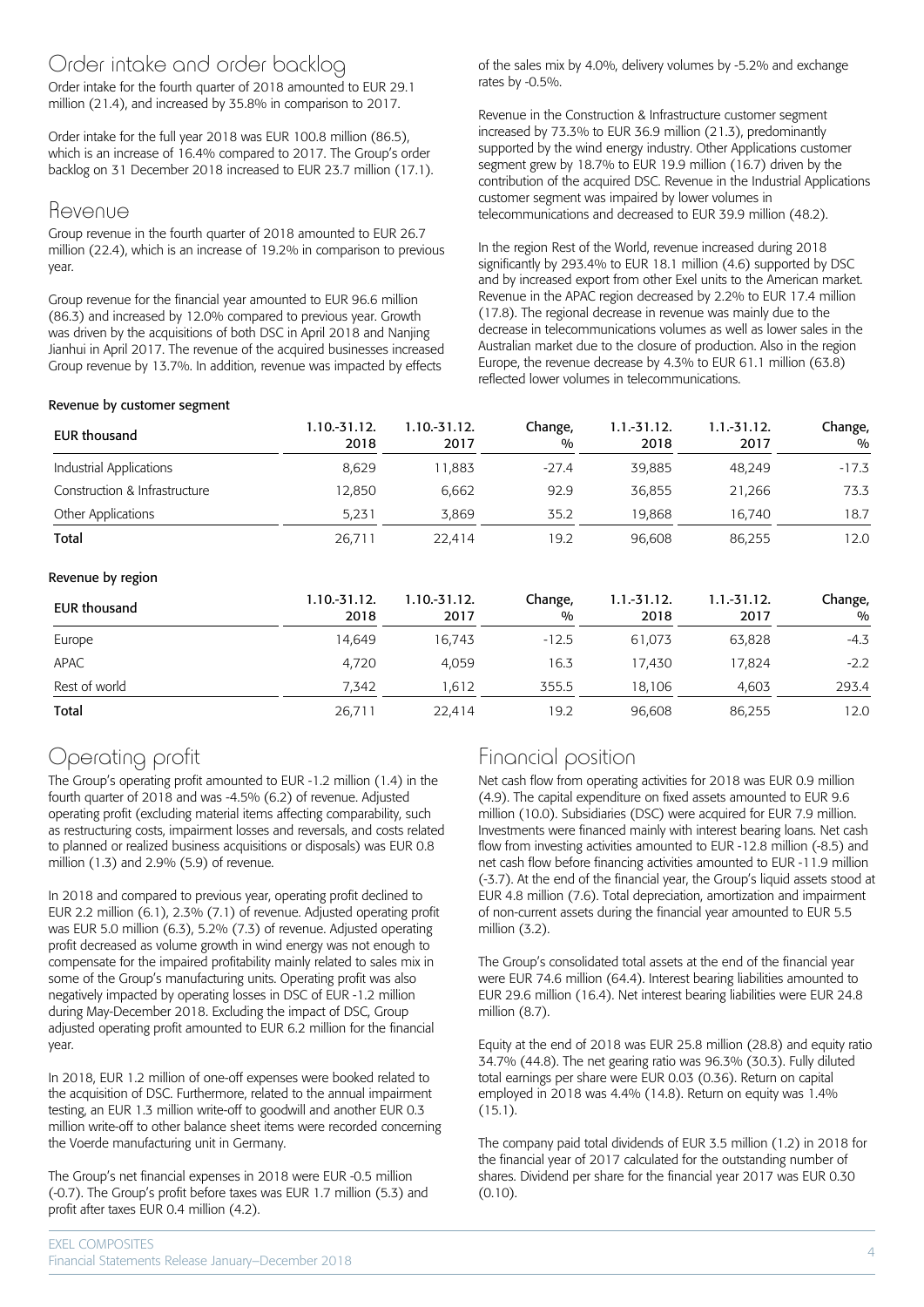### Business development and strategy

### implementation

Exel Composites' target is to deliver profitable growth and to be an efficient company in terms of its capital expenditure. The company's strategy until the year 2020 is based on five pillars: 1) protect and grow our stronghold customers providing competitive edge and best customer service, 2) build leadership in China, 3) create true global footprint, 4) penetrate growing/ new applications and 5) grow in new technologies. In 2018 a significant step was taken especially with respect to creating true global footprint, when Exel acquired DSC in North America. Through this acquisition Exel now has a foothold in all of the most important composites markets.

In the short-term, Exel Composites has decided to focus especially on high growth industries, including construction, transportation and wind energy industries. To further accelerate business in these areas, focused growth initiatives were established in 2018. The energy customer industry, and wind energy specifically, grew the most during the financial year and this industry now also represents Exel's largest client. This position has been held by a client from the telecommunications industry for the past ten years. The construction and transportation industries have also developed positively.

The integration process of DSC, which was acquired in April 2018, progressed according to plan during the year. The unit was consolidated into group accounts as of May 2018. Acquiring an established business, with an existing customer network, a competent team, an operational production facility and interesting technologies gave Exel Composites a good starting position and a platform for cross-selling opportunities to existing and new customers. The expanded geographic presence together with DSC's complementary technological strengths and market focus has opened up new growth opportunities for the Exel Group.

Global M&A screening activities continued in 2018 in line with the company's strategy.

Operational efficiency improvements continued to be an important focus area for Exel Composites during the financial year. In the fall of 2018 Exel initiated a Group-wide cost reduction program to be implemented during 2018 and 2019 in order to further improve Group profitability. The annual savings target of the program is EUR 3 million, expected to be fully effective in 2020. The program consists, among other things, of the optimization of the company's manufacturing footprint in Europe, improving the profitability and cost efficiency of DSC as well as further synergy savings between the company's two manufacturing units in China.

Continuous innovation and technological expertise in composites are one of Exel Composites' key strengths and strategic priorities. In 2018, the acquired DSC brought high-level know-how on carbon fibers and technological skills such as high-speed production that in combination with Exel's expertise have improved competitiveness as well as manufacturing efficiency and quality. Initiatives to extend capabilities in product design and composite production, including the development of advanced laminate products produced using a double band press machine, also continued during 2018. Active development for new composites applications also continued, for example with applications for the automotive and wind energy industry as well as in relation to the use of long-length carbon fiber products and mid-segment composite profiles in the construction industry.

In 2018, the implementation of the Group-wide ERP system was completed in all Exel's European units. The rollout in the units outside Europe continues in 2019.

### Research and development

Research and development costs for the financial year totaled EUR 2.8 million (1.9), representing 2.9% (2.2) of revenue.

### Major near-term risks and uncertainties

Exel Composites' most significant near-term business risk relates to the fact that a significant portion of revenue is generated from certain key clients and market segments, the negative development of which would deteriorate the company's profitability. Furthermore, a rapid increase of raw material prices could in the short term negatively impact the company's profitability, even if in the longer term it would improve the competitiveness of composite materials.

In 2018, the acquired DSC business was unprofitable before the acquisition and also had a negative impact on Exel Composites' Group profitability after the acquisition. If the losses continue, it will impair the financial results of the Group.

The company further continues the screening process of potential acquisition targets. The acquisition prices may be based on such benefits and synergies that will not materialize as planned.

The risk management and risks related to the operation of Exel Composites are described in more detail at the company's website www.exelcomposites.com.

### Sustainability and corporate responsibility

Sustainability is an important part of Exel Composites' business, both in relation with its own operations as well as through the products and solutions it produces. Exel is committed to responsible and sustainable operations through its core business values: customer focused, integrity, One Exel, caring and innovative.

Exel Composites' material sustainability topics are the following:

• Environmental responsibility: Responsible products, responsible operations

• Social responsibility: Responsible employer, diversity and nondiscrimination, occupation health and safety, human rights in own operations and supply chain

• Corporate Governance: Corporate responsibility governance and compliance, anti-corruption and bribery

Exel Composites discloses a statement on non-financial information as part of the Board of Directors' Report of the Annual Financial Report 2018 to be published on 28 February 2019.

Information on sustainability and corporate responsibility is available on the corporate website at www.exelcomposites.com.

# Organization and personnel

At the end of December 2018, Exel Composites employed 675 (568) people, of whom 238 (230) in Finland and 437 (338) in other countries. The average number of employees during the financial year was 647 (532). The number of employees of the Group grew during the financial year with about 90 employees due to the acquisition of DSC.

### Share and shareholders

Exel Composites' share is listed on Nasdaq Helsinki Ltd in the Industrials sector.

At the end of December 2018, Exel Composites' share capital was EUR 2,141,431.74 and the number of shares was 11,896,843. There were no changes in the share capital during the financial year.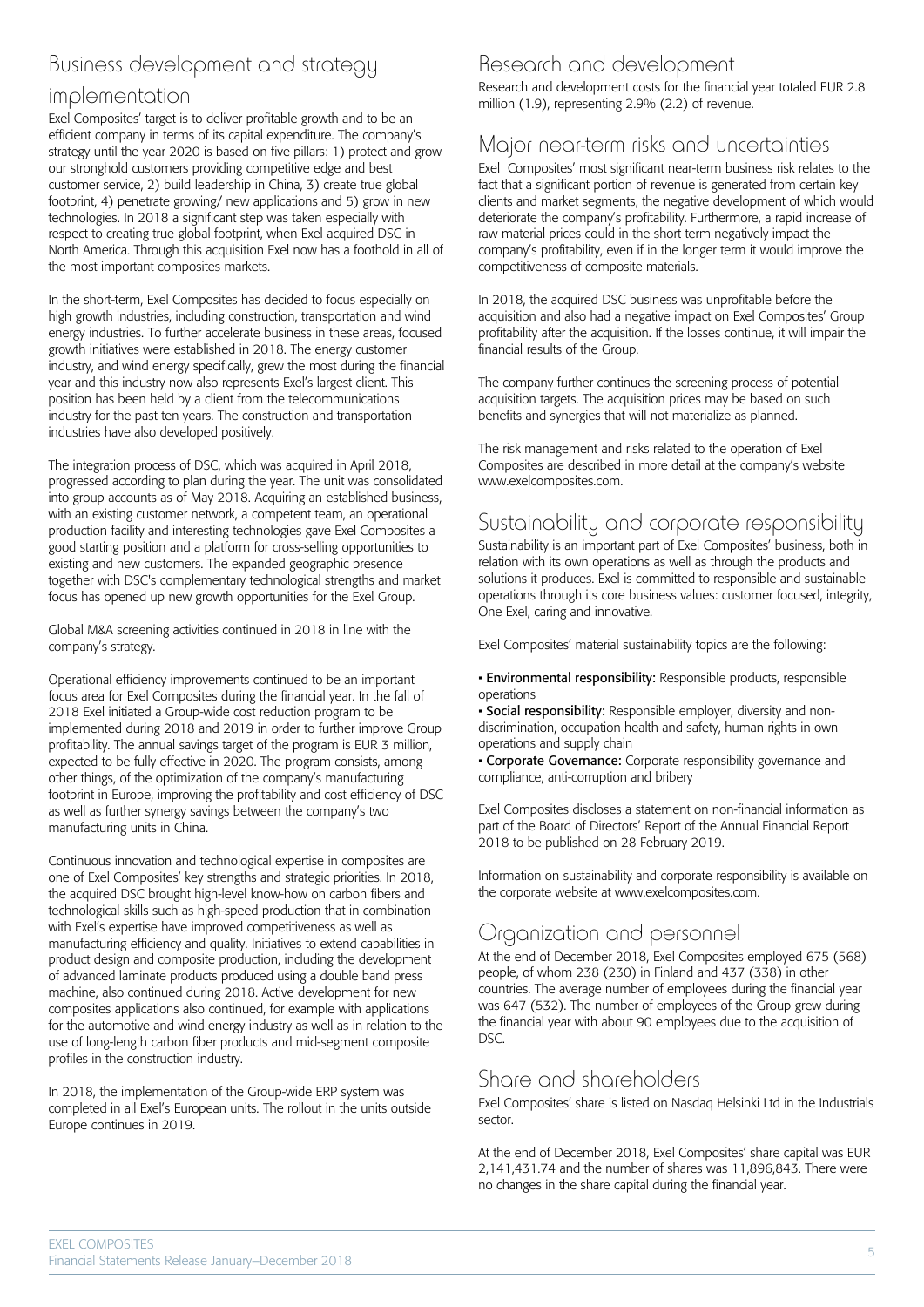In 2018, Exel Composites held a total of 77,000 of its own shares which are part of the share-based long-term incentive program for the top management.

At the end of December 2018, the share price closed at EUR 4.00. During the financial year, the average share price was EUR 5.40, the highest share price EUR 7.28 and the lowest share price EUR 3.98.

A total of 2,513,383 shares were traded at Nasdaq Helsinki Ltd., which represents 21.1% of the average number of shares. On 31 December 2018 Exel Composites' market capitalization was EUR 47.3 million (77.7). Total shareholder return (TSR) in 2018 was -36.1% (33.5).

Exel Composites had a total of 3,723 shareholders on 31 December 2018.

During the financial year Exel Composites received one flagging notification in accordance with the Finnish Securities Market Act Chapter 9 Section 5 regarding changes in shareholdings.

Information on the company's shareholders is available on the corporate website at www.exelcomposites.com.

### Events after the review period

#### Exel Composites closes its production facility in Germany and conducted co-determination negotiations in Finland

In February 2019, Exel Composites announced that it will close its production facility in Voerde, Germany, by 30 April 2019. The closing leads to the termination of employment of 23 permanent employees. The closure will result in annual cost savings of approximately EUR 1.0 million from 2020 onwards. According to preliminary estimations, the closure will result in a one-time cash cost of EUR 1.2 million that will be recorded in the first quarter of 2019.

In January-February 2019, Exel Composites conducted co-determination negotiations in the company's manufacturing units in Finland with the purpose of improving profitability and adjusting the resources to the need. As a result, the employment of nine employees were terminated.

The closing of the Voerde manufacturing unit in Germany and the codetermination negotiations in Finland fall under the Group-wide cost reduction program initiated in 2018.

#### Exel Composites continues the long-term incentive program for top management

In February 2019, the Board of Directors of Exel Composites decided on the continuation of the share-based long-term incentive program for the top management of Exel Composites. The 2019 performancebased plan is part of the share-based long-term incentive program published on 4 May 2017. The performance targets applied to the plan commencing at the beginning of 2019 are adjusted operating profit (EBIT) and the absolute total shareholder return of the company's share (TSR).

### Outlook for 2019

Exel Composites expects revenue and adjusted operating profit to increase in 2019 compared to 2018.

### Board proposal for dividend distribution

According to Exel Composites' financial targets, the company's ambition is to distribute a minimum of 40% of net income in dividends, when permitted by the financial structure and growth opportunities.

On 31 December 2018, Exel Composites Plc's distributable funds totaled EUR 11.4 million, of which profit for the financial period accounted for EUR 3.9 million.

The Board has decided to propose to the Annual General Meeting that a dividend of EUR 0.18 (0.30) per share be paid for the financial year 2018.

As a basis for its proposal, the Board of Directors has made an assessment of the Group's financial position and ability to meet its commitments, as well as the Group's outlook and investment requirements. The Board considers the proposed dividend wellbalanced given the prospects, the capital requirements and the risks of the Group's business activities.

The Board of Directors has decided to propose the record date for dividends to be 25 March 2019. If the Annual General Meeting approves the Board's proposal, it is estimated that the dividend will be paid on 1 April 2019.

# Financial reporting and Annual General

### Meeting 2019

Exel Composites publishes the following financial reports in 2019:

- Financial Statements Release 2018: 15 February 2019
- Business Review January March: 3 May 2019
- Half Year Financial Report January June: 23 July 2019
- Business Review January September: 30 October 2019

The Annual Financial Report, Corporate Governance Statement and Remuneration Statement for 2018 will be published on 28 February 2019 in electronic format at the company's website www.exelcomposites.com.

The Annual General Meeting will be held on Thursday 21 March 2019 at 10:00 EET at Scandic Marina Congress Center at the address of Katajanokanlaituri 6, Helsinki, Finland.

### Financial results briefing

Exel Composites will hold a financial results briefing regarding the financial statements on Friday 15 February 2019 at 12:30 EET at Scandic Hotel Simonkenttä's Roba meeting room (address Simonkatu 9, Helsinki, Finland).

Vantaa, 14 February 2019

#### Exel Composites Plc

Board of Directors

#### For further information, please contact:

Mr. Riku Kytömäki, President and CEO tel. +358 50 511 8288 riku.kytomaki@exelcomposites.com

Mr. Mikko Kettunen, CFO tel. +358 50 347 7462 mikko.kettunen@exelcomposites.com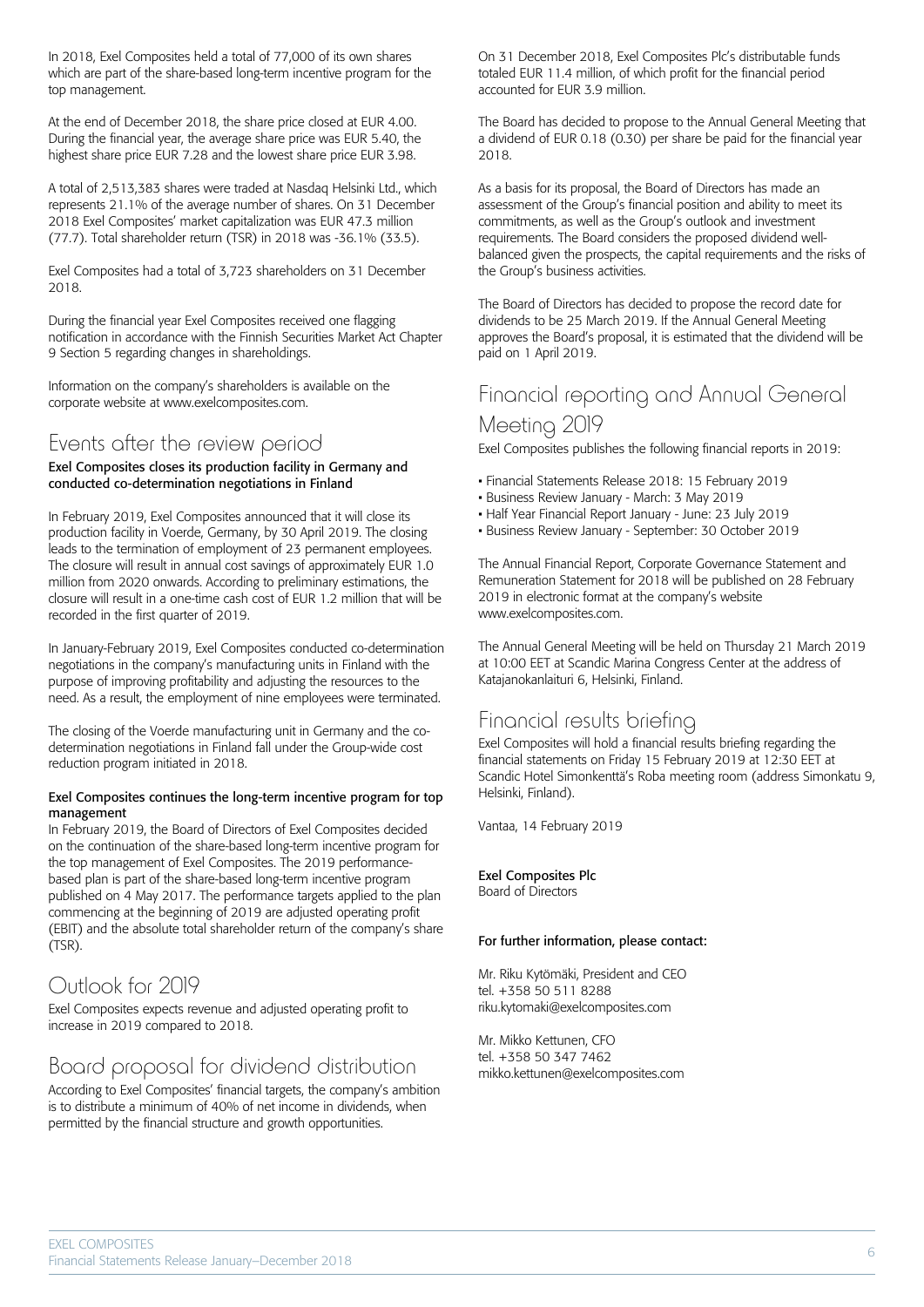# Notes to the Financial Statements January – December 2018

## ACCOUNTING PRINCIPLES

This Financial Statements Release is based on Financial Statements that have been prepared in accordance with IAS 34, Interim Financial Reporting. The same accounting policies have been applied as in the previous financial statements.

Preparation of financial statements in accordance with the IFRS standards requires Exel Composites' management to make estimates and assumptions that have an effect on the amount of assets and liabilities on the balance sheet at the closing date as well as the amounts of income and expenses for the financial period. In addition, the management must exercise its judgment regarding the application of accounting policies. Since the estimates and assumptions are based on the views at the date of the financial statements, they include risks and uncertainties. The actual results may differ from the estimates and assumptions.

The amounts presented in the income statement and balance sheet are Group figures. The amounts presented in the release are rounded, so the sum of individual figures may differ from the sum reported.

The financial statements are audited and the auditor's report for the financial statements has been issued.

#### IFRS 15 Revenue from Contracts with Customers

IFRS 15 Revenue from Contracts with Customers has been applied for the reporting period beginning on 1 January 2018. The new standard defines a five-step model to recognize revenue based on contracts with customers. IFRS 15 replaced the old standards IAS 18 and IAS 11 as well as their interpretations. The new standard had no material effect on the Group's revenue recognition.

The Group revenue is generated mainly by the sale of composite products. Customer can benefit from each composite product sold by the Group on its own or together with other resources readily available to the customer. Sold goods and their prices have been identified in customer contracts. Deliveries are based on the customer's purchase orders and each supplied quantity is invoiced separately. There is no significant financing component included in the transaction prices. Some of the customer contracts include a variable consideration in the form of volume based rebate. The effect of the variable consideration on the transaction price is taken into account in revenue recognition.

The performance obligation is satisfied when the goods have been delivered to the customer according to the agreed delivery terms. In most cases this happens when the goods leave the factory. In case, according to agreed delivery terms, risks and rewards as well as control over the goods are transferred to the customer only when the goods have been delivered to the customer, then revenue is recognized only when the customer has received the goods. This did not change the Group's earlier revenue recognition principles.

#### IFRS 9 Financial Instruments

IFRS 9 Financial Instruments has been applied for the reporting period beginning on 1 January 2018. IFRS 9 replaced the standard IAS 39 Financial Instruments: recognition and measurement. The adoption of IFRS 9 did not have any material effect on the Group's annual accounts.

The main impact of the IFRS 9 application for the Group is coming from the new expected credit loss model applied to assess impairment loss of the doubtful accounts receivable. The Group applies the simplified approach allowed by IFRS 9 as the accounts receivable does not contain significant financing component. To measure the lifetime expected

credit losses trade receivables have been grouped based on credit risk characteristics and aging category. Expected credit losses have been measured based on historical loss rates adjusted by forward looking estimates and individual assessment. The adaption of IFRS 9 did not have material effect on impairment losses made. Part of the Group's trade receivables are covered by a trade credit insurance.

#### IFRS 16 Leases

IFRS 16 Leases will be effective for the reporting periods beginning on 1 January 2019 or later and it replaces the current IAS 17 standards. According to the new standard, the lessee will recognize assets and liabilities for the rights and obligations created by leases.

When adapting IFRS 16, the portion of the lease payments currently included in other operating expenses in the consolidated income statement will be transferred to depreciations and amortizations and the portion of interest to the financial expenses. Also balance sheet totals will be affected, leading to some changes in key financial indicators. The Group estimates that the carrying amounts of lease liabilities and rightof-use assets arising from application of IFRS 16 will be approximately EUR 6 - 7 million. The Group will apply the modified retrospective approach in application of IFRS 16. With this approach the comparative information is not restated and the cumulative effect of applying the standard will be recognized to the opening balance of retained earnings.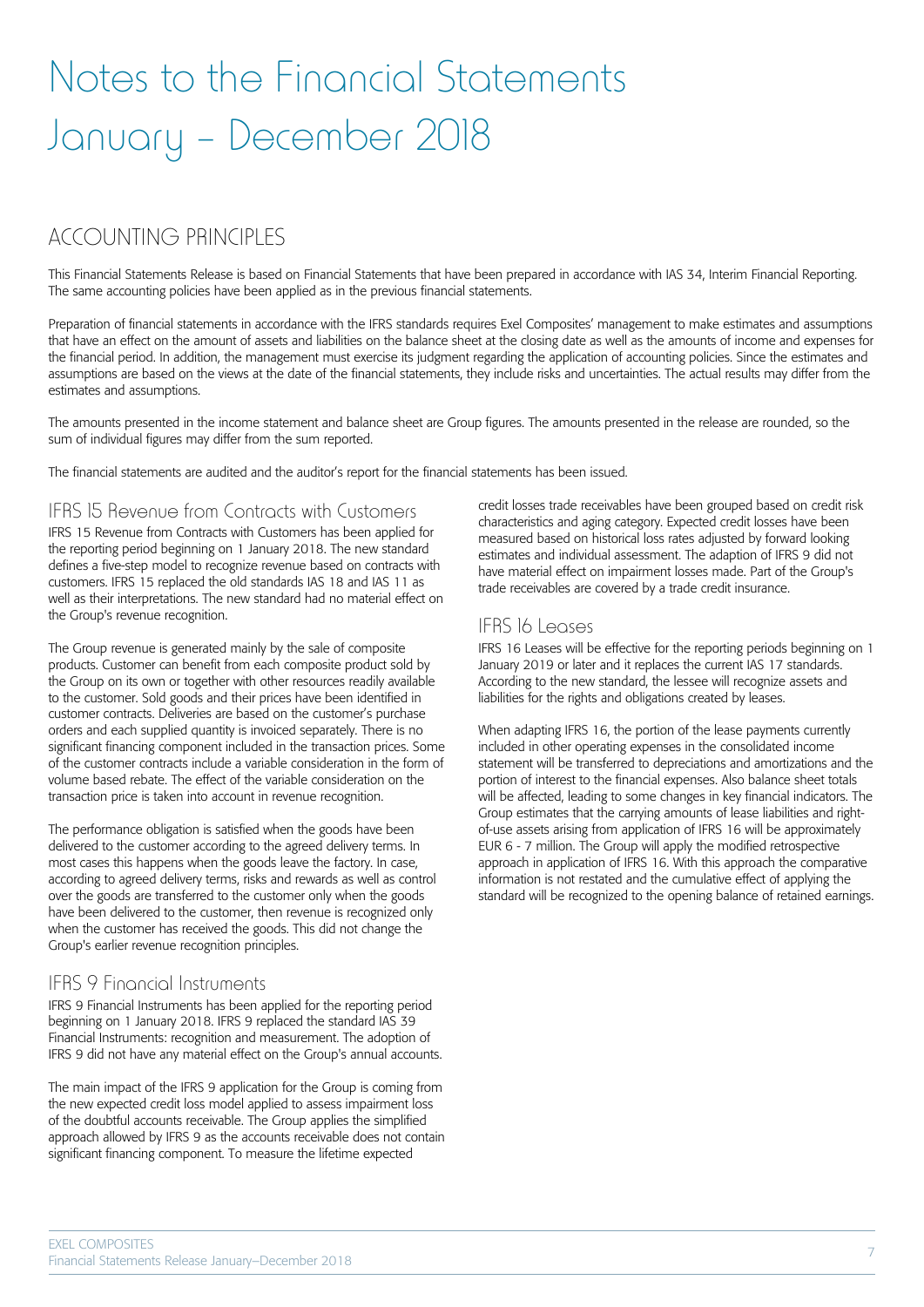# BUSINESS COMBINATIONS

### The acquisition of Diversified Structural Composites, DSC

The acquisition of Diversified Structural Composites, Inc. (DSC), which was announced in a stock exchange release on 23 April 2018, was completed in April 2018. The unit is consolidated into Group accounts as of 1 May 2018.

DSC has one manufacturing facility using mainly pultrusion technology located in Erlanger, Kentucky. DSC has a high level of technological know-how in pultrusion related technologies, which complements well Exel Composites' existing expertise and growth strategy. DSC's product portfolio consists of carbon fiber and glass fiber reinforced composites that are produced particularly for the wind energy industry. At the time of the acquisition, DSC had about 90 employees and for the fiscal year 2017, ended in March 2018, revenue amounted to USD 19 million and operating loss of USD 0.6.

#### The total estimated net debt free purchase price was approximately USD 9.5 million (EUR 7.9 million), out of which USD 5.7 million corresponded to DSC's business and USD 3.8 million to working capital. The acquisition was financed with a new long term loan.

During May-December 2018, DSC's revenue was EUR 8.7 million and operating profit EUR -1.2 million. For 2018 DSC's revenue was EUR 14.5 million and operating profit EUR -1.7 million. Exel Group's revenue would have been EUR 102.4 million and operating profit EUR 2.0 million for 2018, if the business combination of DSC had happened in the beginning of the financial year.

#### Business combinations

|                                                           | Acquisition date | Share acquired | Personne |
|-----------------------------------------------------------|------------------|----------------|----------|
| Diversified Structural Composites Inc, USA                | 30 April 2018    | 100%           | 9C       |
| Assets and liabilities acquired                           |                  |                |          |
| <b>EUR thousand</b>                                       |                  |                |          |
| <b>ASSETS</b>                                             |                  |                |          |
| Intangible assets                                         |                  | 1,586          |          |
| Tangible assets                                           |                  | 2,480          |          |
| Inventories                                               |                  | 3,650          |          |
| Trade and other receivables                               |                  | 2,713          |          |
| Cash at bank and in hand                                  |                  | 13             |          |
| <b>Total assets</b>                                       |                  | 10,442         |          |
| <b>LIABILITIES</b>                                        |                  |                |          |
| Trade and other current liabilities                       |                  | 3,161          |          |
| <b>Total liabilities</b>                                  |                  | 3,161          |          |
| Net assets                                                |                  | 7,281          |          |
| Goodwill                                                  |                  | 792            |          |
| Purchase price                                            |                  | 8,073          |          |
| Expenses of acquisitions (comprehensive P&L: fixed costs) |                  | 989            |          |
| of which during the review period                         |                  | 945            |          |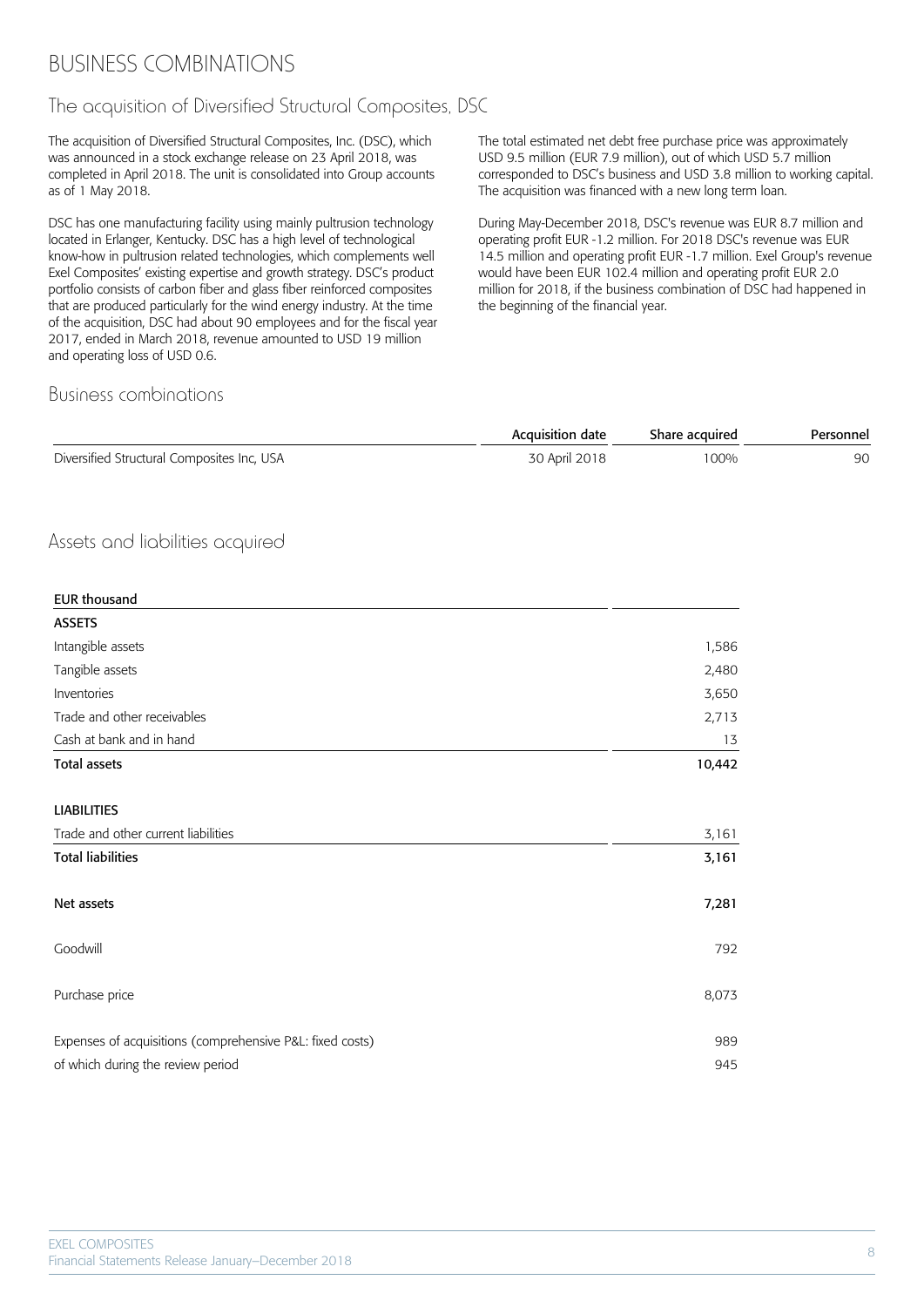### The acquisition of Nanjing Jianhui Composite Materials

The acquisition of Nanjing Jianhui Composite Materials (JHFRP) by Exel Composites was completed in April 2017 and the business unit is consolidated in the Group accounts as of 1 May 2017.

During the financial year, Exel Composites updated its estimate on the total purchase price of Nanjing Jianhui Composite Materials. The updated purchase price estimate is EUR 8.9 million, which includes a

### Business combinations

deferred variable component of approximately EUR 1.3 million linked to key employee retention. The estimated variable component will be booked as a cost in group accounting during the retention period.

|                                                                                                                         | Acquisition date | Share acquired | Personnel |
|-------------------------------------------------------------------------------------------------------------------------|------------------|----------------|-----------|
| Nanjing Jingheng Composite Materials Co. Ltd., China (Nanjing Jianhui<br>Composite Material Co. Ltd.'s business, China) | 26 April 2017    | 100%           |           |
| Jianhui FRP Trading Co. Limited, Hong Kong                                                                              | 26 April 2017    | 100%           |           |

#### Assets and liabilities acquired

| <b>EUR thousand</b>                                       |       |
|-----------------------------------------------------------|-------|
| <b>ASSETS</b>                                             |       |
| Intangible assets                                         | 1,114 |
| Tangible assets                                           | 1,165 |
| Inventories                                               | 1,006 |
| Trade and other receivables                               | 876   |
| Cash at bank and in hand                                  | 12    |
| <b>Total assets</b>                                       | 4,172 |
| <b>LIABILITIES</b>                                        |       |
| Trade and other current liabilities                       | 992   |
| <b>Total liabilities</b>                                  | 992   |
| Net assets                                                | 3,180 |
| Goodwill                                                  | 4,444 |
| Purchase price                                            | 7,624 |
| Expenses of acquisitions (comprehensive P&L: fixed costs) | 299   |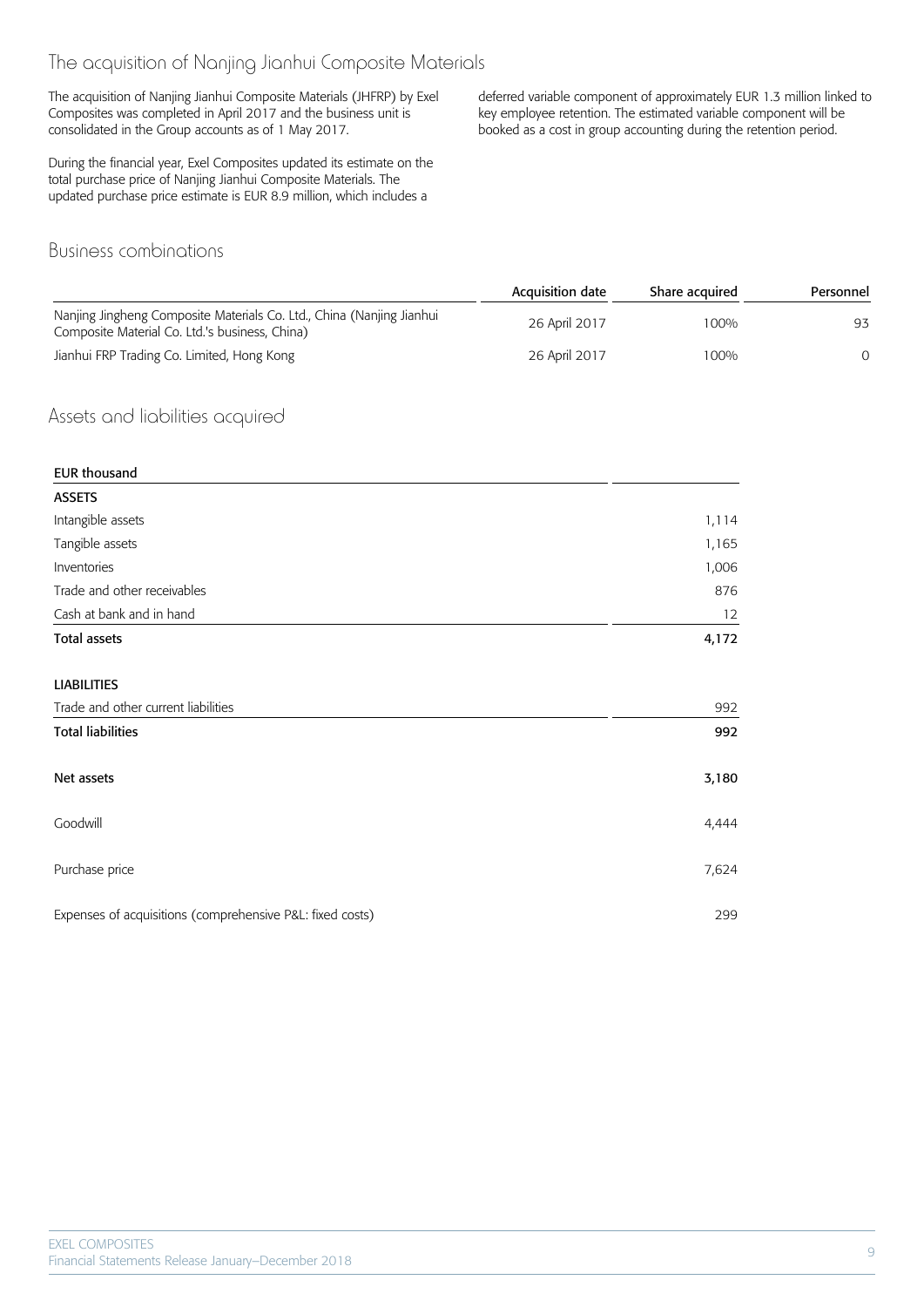# CONSOLIDATED COMPREHENSIVE INCOME STATEMENT

| <b>EUR thousand</b>                                                                          | 1.10.-31.12.<br>2018 | 1.10.-31.12.<br>2017 | Change,<br>$\frac{0}{0}$ | $1.1.-31.12.$<br>2018 | $1.1 - 31.12.$<br>2017 | Change,<br>$\frac{0}{0}$ |
|----------------------------------------------------------------------------------------------|----------------------|----------------------|--------------------------|-----------------------|------------------------|--------------------------|
| Revenue                                                                                      | 26,711               | 22,414               | 19.2                     | 96,608                | 86,255                 | 12.0                     |
| Materials and services                                                                       | $-12,085$            | $-8,819$             | 37.0                     | $-38,757$             | $-34,182$              | 13.4                     |
| Employee benefit expenses                                                                    | $-8,031$             | $-6,304$             | 27.4                     | $-29,332$             | $-24,918$              | 17.7                     |
| Depreciation and impairment                                                                  | $-2,376$             | $-805$               | 195.2                    | $-5,477$              | $-3,225$               | 69.8                     |
| Other operating expenses                                                                     | $-5,576$             | $-5,245$             | 6.3                      | $-21,198$             | $-18,358$              | 15.5                     |
| Other operating income                                                                       | 162                  | 147                  | 10.3                     | 373                   | 510                    | $-26.9$                  |
| Operating profit                                                                             | $-1,194$             | 1,389                | $-186.0$                 | 2,217                 | 6,081                  | $-63.5$                  |
| Net financial items                                                                          | $-300$               | $-410$               | $-26.8$                  | $-512$                | $-746$                 | $-31.4$                  |
| Profit before tax                                                                            | $-1,494$             | 979                  | $-252.6$                 | 1,705                 | 5,335                  | $-68.0$                  |
| Income taxes                                                                                 | $-112$               | $-22$                | 403.4                    | $-1, 319$             | $-1,123$               | 17.4                     |
| Profit/loss for the period                                                                   | $-1,606$             | 956                  | $-267.9$                 | 386                   | 4,212                  | $-90.8$                  |
| Other comprehensive income to be<br>reclassified to profit or loss in<br>subsequent periods: |                      |                      |                          |                       |                        |                          |
| Exchange differences on translating<br>foreign operations                                    | 36                   | $-102$               | 135.4                    | 56                    | $-850$                 | 106.6                    |
| Income tax relating to components of<br>other comprehensive income                           | $\mathsf{O}\xspace$  | $\mathsf{O}\xspace$  | $\mathsf O$              | 0                     | $\mathsf O$            | 0                        |
| Items that will not be classified to<br>profit or loss:                                      |                      |                      |                          |                       |                        |                          |
| Defined benefit plan actuarial gains(+)/<br>$loss(-)$ , net tax                              | $\mathbf 0$          | $-3$                 | 100.0                    | 0                     | $-3$                   | 100                      |
| Other comprehensive income, net of<br>tax                                                    | 36                   | $-105$               | 134.4                    | 56                    | $-854$                 | 106.6                    |
| Total comprehensive income                                                                   | $-1,570$             | 851                  | $-284.4$                 | 442                   | 3,358                  | $-86.8$                  |
| Profit/loss attributable to:                                                                 |                      |                      |                          |                       |                        |                          |
| Equity holders of the parent company                                                         | $-1,606$             | 956                  | $-267.9$                 | 386                   | 4,212                  | $-90.8$                  |
| Comprehensive income attributable<br>to:                                                     |                      |                      |                          |                       |                        |                          |
| Equity holders of the parent company                                                         | $-1,570$             | 851                  | $-284.4$                 | 442                   | 3,358                  | $-86.8$                  |
| Earnings per share, diluted and<br>undiluted, EUR                                            | $-0.14$              | 0.08                 |                          | 0.03                  | 0.36                   |                          |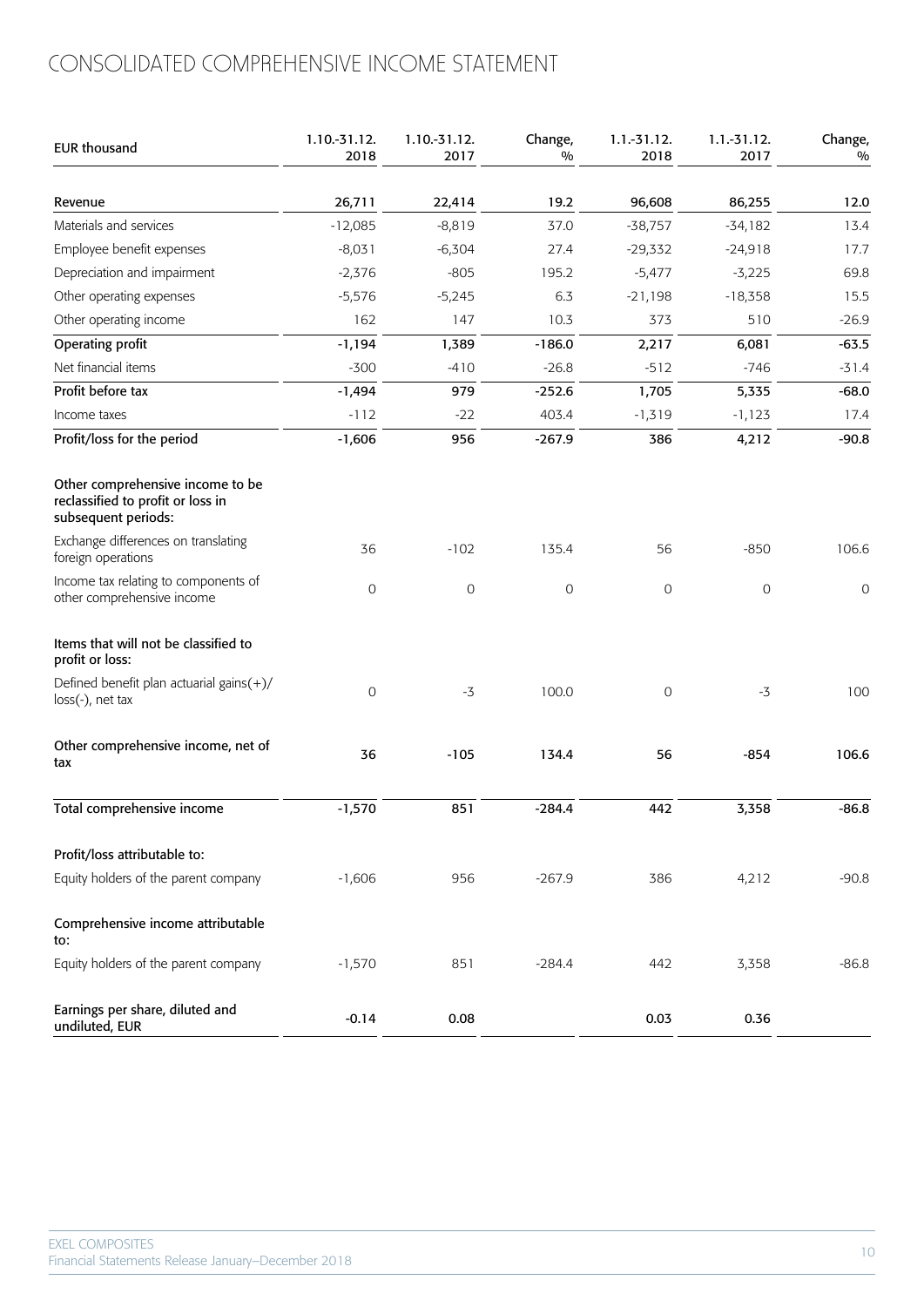# CONSOLIDATED STATEMENT OF FINANCIAL POSITION

| <b>EUR thousand</b>                                  | 31.12.2018 | 31.12.2017 | Change      |
|------------------------------------------------------|------------|------------|-------------|
| <b>ASSETS</b>                                        |            |            |             |
| Non-current assets                                   |            |            |             |
| Goodwill                                             | 12,756     | 13,447     | $-691$      |
| Other intangible assets                              | 4,209      | 1,482      | 2,727       |
| Tangible assets                                      | 16,631     | 14,788     | 1,842       |
| Deferred tax assets                                  | 747        | 473        | 274         |
| Other non-current assets                             | 89         | 85         | 4           |
| Non-current assets total                             | 34,432     | 30,276     | 4,155       |
| <b>Current assets</b>                                |            |            |             |
| Inventories                                          | 15,214     | 11,689     | 3,525       |
| Trade and other receivables                          | 20,111     | 14,785     | 5,326       |
| Cash at bank and in hand                             | 4,801      | 7,629      | $-2,828$    |
| Total current assets                                 | 40,126     | 34,104     | 6,022       |
| <b>Total assets</b>                                  | 74,558     | 64,380     | 10,178      |
| <b>EQUITY AND LIABILITIES</b>                        |            |            |             |
| Shareholders' equity                                 |            |            |             |
| Share capital                                        | 2,141      | 2,141      | 0           |
| Other reserves                                       | 129        | 129        | 0           |
| Invested unrestricted equity fund                    | 2,539      | 2,539      | $\mathbf 0$ |
| <b>Translation differences</b>                       | 1,987      | 1,931      | 56          |
| Retained earnings                                    | 18,599     | 17,863     | 737         |
| Profit for the period                                | 386        | 4,212      | $-3,826$    |
| Equity attributable to holders of the parent company | 25,782     | 28,815     | $-3,033$    |
| <b>Total equity</b>                                  | 25,782     | 28,815     | $-3,033$    |
| Non-current liabilities                              |            |            |             |
| Interest-bearing liabilities                         | 11,393     | 4,615      | 6,778       |
| Interest-free liabilities                            | 487        | 478        | 9           |
| Deferred tax liabilities                             | 162        | 240        | $-78$       |
| <b>Total non-current liabilities</b>                 | 12,042     | 5,333      | 6,710       |
| <b>Current liabilities</b>                           |            |            |             |
| Interest-bearing liabilities                         | 18,234     | 11,742     | 6,493       |
| Trade and other non-current liabilities              | 18,499     | 18,490     | 9           |
| <b>Total current liabilities</b>                     | 36,733     | 30,232     | 6,501       |
| <b>Total equity and liabilities</b>                  | 74,558     | 64,380     | 10,178      |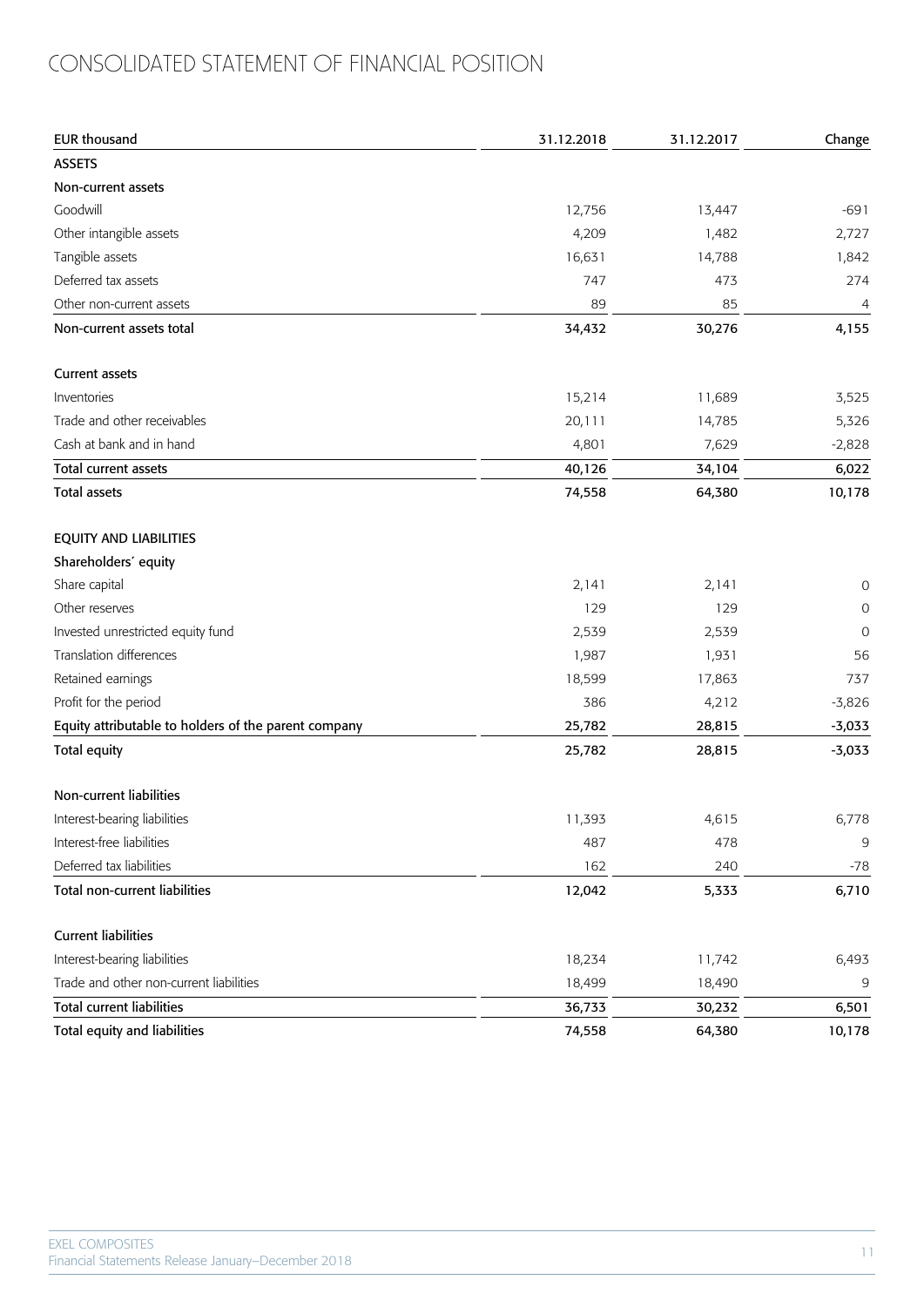# CONSOLIDATED STATEMENT OF CASH FLOWS

| <b>EUR thousand</b>                        | 31.12.2018 | 1.1.-31.12.2017 | Change        |
|--------------------------------------------|------------|-----------------|---------------|
|                                            |            |                 |               |
| Cash flow from operating activities        |            |                 |               |
| Profit for the period                      | 386        | 4 2 1 2         | $-3826$       |
| Adjustments                                | 7 5 3 5    | 5 3 0 2         | 2 2 3 3       |
| Change in working capital                  | $-4085$    | $-3493$         | $-592$        |
| Cash flow generated by operations          | 3 8 3 7    | 6 0 2 1         | $-2185$       |
| Interest paid                              | $-402$     | $-121$          | $-281$        |
| Interest received                          | 13         | 13              | 0             |
| Other financial items                      | $-146$     | $-319$          | 173           |
| Income taxes paid                          | $-2435$    | $-738$          | $-1697$       |
| Net cash flow from operating activities    | 868        | 4856            | $-3988$       |
| Cash flow from investing activities        |            |                 |               |
| Acquisition of subsidiaries                | $-8073$    | $-5102$         | $-2971$       |
| Purchases of non-current assets            | $-4787$    | $-3456$         | $-1331$       |
| Proceeds from sale of non-current assets   | 82         | 49              | 33            |
| Net cash flow from investing activities    | $-12779$   | $-8509$         | $-4269$       |
| Cash flow before financing activities      | $-11911$   | $-3653$         | $-8258$       |
| Cash flow from financing activities        |            |                 |               |
| Share issue                                | 0          | 0               | 0             |
| Proceeds from long-term borrowings         | 5 6 7 0    | 3 000           | 2670          |
| Instalments of long-term borrowings        | $-1000$    | $-1000$         | $\mathbf 0$   |
| Change in short-term loans                 | 8 3 0 0    | 4 1 7 3         | 4 1 2 7       |
| Instalments of finance lease liabilities   | 0          | 0               | $\mathcal{O}$ |
| Treasury shares                            | 0          | $-525$          | 525           |
| Dividends paid                             | $-3546$    | $-1190$         | $-2356$       |
| Net cash flow from financing activities    | 9 4 2 6    | 4458            | 4 9 6 8       |
| Change in liquid funds                     | $-2484$    | 805             | $-3289$       |
| Liquid funds in the beginning of period    | 7629       | 6944            | 685           |
| Exchange rate fluctuations on liquid funds | $-357$     | $-131$          | $-226$        |
| Liquid funds through business acquisitions | 13         | 11              | 2             |
| Liquid funds at the end of period          | 4 8 0 1    | 7629            | $-2828$       |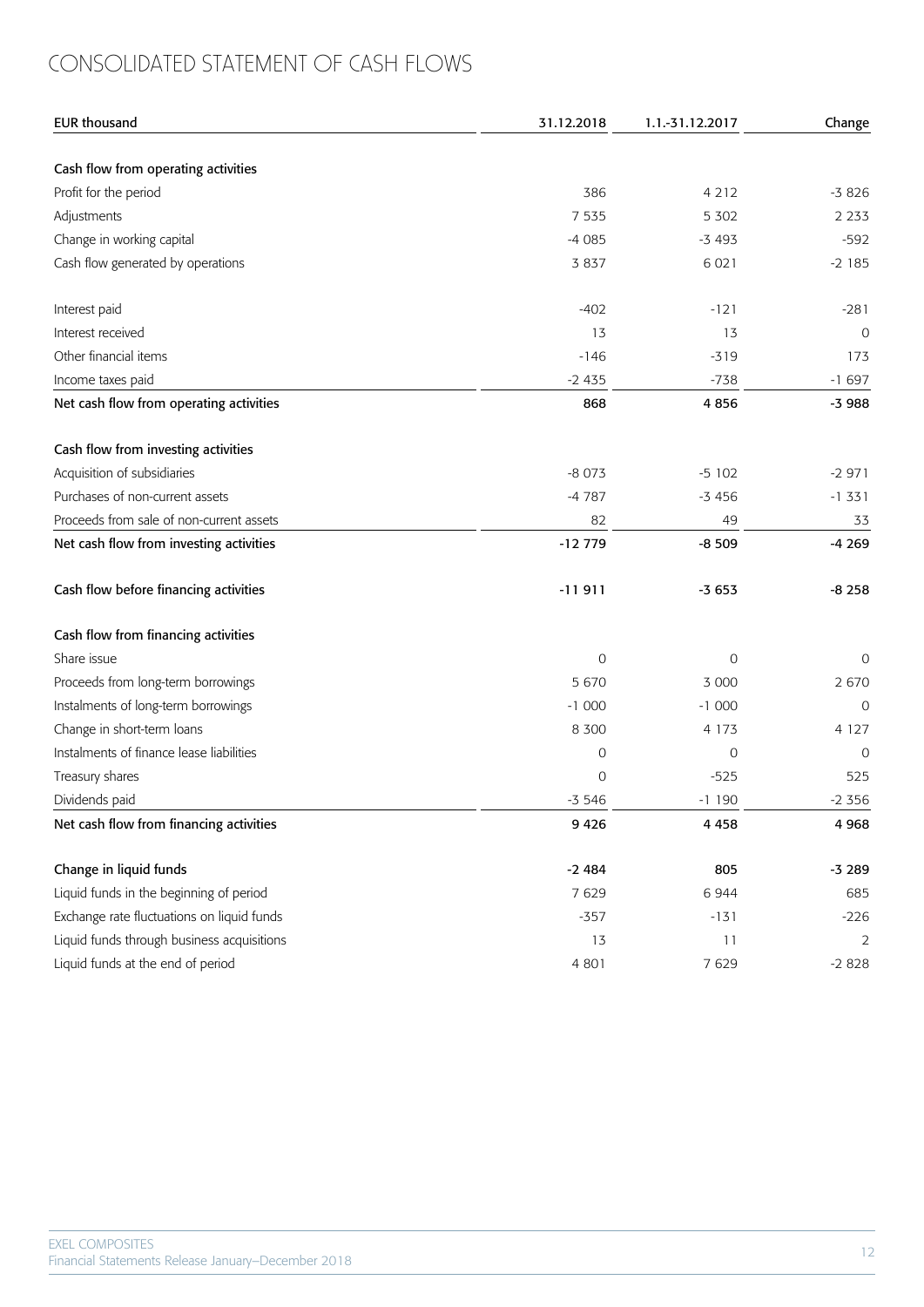# CONSOLIDATED STATEMENT OF CHANGES IN SHAREHOLDERS' EQUITY

| <b>EUR thousand</b>                                                              | Share<br>capital | Share<br>premium<br>reserve | Other<br>reserves | Invested<br>unrestricted<br>equity fund | Translation<br>differences | Retained<br>earnings | <b>Total</b>   |
|----------------------------------------------------------------------------------|------------------|-----------------------------|-------------------|-----------------------------------------|----------------------------|----------------------|----------------|
| Balance at 1 January 2017                                                        | 2,141            | 0                           | 126               | 2,539                                   | 2,781                      | 19,424               | 27,013         |
| Comprehensive result                                                             |                  |                             |                   |                                         | $-850$                     | 4,212                | 3,362          |
| Defined benefit plan actuarial gains $(+)/$<br>$loss$ (-), net of tax            |                  |                             |                   |                                         |                            | $-3$                 | $-3$           |
| Other items                                                                      |                  |                             | 3                 |                                         |                            | $-60$                | $-57$          |
| Dividend                                                                         |                  |                             |                   |                                         |                            | $-1,190$             | $-1,190$       |
| Treasury shares                                                                  |                  |                             |                   |                                         |                            | $-525$               | $-525$         |
| Share-based payments reserve                                                     |                  |                             |                   |                                         |                            | 33                   | 33             |
| Correction to previously issued financial<br>statements 1)                       |                  |                             |                   |                                         |                            | 182                  | 182            |
| Balance at 31 December 2017                                                      | 2,141            | 0                           | 129               | 2,539                                   | 1,931                      | 22,075               | 28,816         |
| 1) Corrections in Exel Composites Plc<br>related to taxations of previous years. |                  |                             |                   |                                         |                            |                      |                |
| Balance at 1 January 2018                                                        | 2,141            | 0                           | 129               | 2,539                                   | 1,931                      | 22,075               | 28,816         |
| Comprehensive result                                                             |                  |                             |                   |                                         | 56                         | 386                  | 442            |
| Defined benefit plan actuarial gains (+)/<br>loss (-), net of tax                |                  |                             |                   |                                         |                            | $\mathbf 0$          | $\overline{0}$ |
| Other items                                                                      |                  |                             |                   |                                         |                            | $-17$                | $-17$          |
| Dividend                                                                         |                  |                             |                   |                                         |                            | $-3,546$             | $-3,546$       |
| Correction to previously issued financial<br>statements 1)                       |                  |                             |                   |                                         |                            | 88                   | 88             |
| Balance at 31 December 2018                                                      | 2,141            | 0                           | 129               | 2,539                                   | 1,987                      | 18,986               | 25,782         |
| 1) Clearing a non-registered dormant<br>subsidiary from consolidated books.      |                  |                             |                   |                                         |                            |                      |                |

# ADJUSTED OPERATING PROFIT

| <b>EUR thousand</b>                                                       | 1.10.-31.12.2018 | 1.10.-31.12.2017 | 1.1.-31.12.2018 | 1.1.-31.12.2017 |
|---------------------------------------------------------------------------|------------------|------------------|-----------------|-----------------|
| Operating profit                                                          | $-1,194$         | 1,389            | 2,217           | 6,081           |
| Restructuring costs                                                       | 10               | $-149$           | 10              | $-149$          |
| Impairment losses and reversals                                           | 1,584            |                  | 1,584           |                 |
| Costs related to planned or realized business acquisition<br>and disposal | 368              | 87               | 1,206           | 387             |
| Sale of intangible and tangible assets                                    |                  |                  |                 |                 |
| Expenses related to changes in legislation or legal<br>proceedings        |                  |                  |                 |                 |
| Adjusted operating profit                                                 | 768              | 1,327            | 5,018           | 6,319           |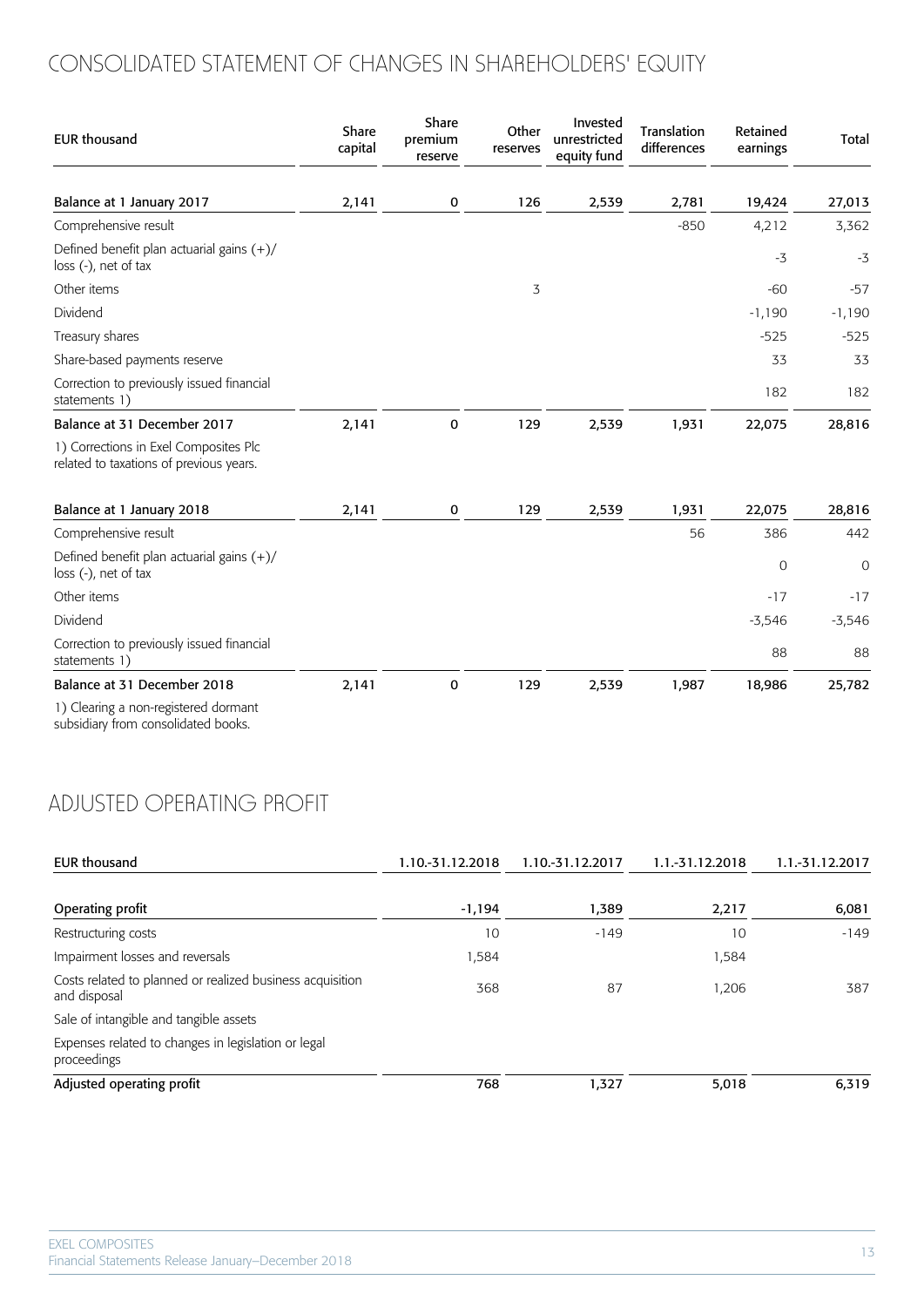# QUARTERLY KEY FIGURES

| <b>EUR thousand</b>                                                | 2018<br>Q4 | 2018<br>Q3 | 2018<br>Q <sub>2</sub> | 2018<br>Q1 | 2017<br>Q <sub>4</sub> | 2017<br>Q3 | 2017<br>Q2 | 2017<br>Q1 |
|--------------------------------------------------------------------|------------|------------|------------------------|------------|------------------------|------------|------------|------------|
| Revenue                                                            | 26,711     | 23,101     | 25,277                 | 21,519     | 22,414                 | 20,394     | 23,150     | 20,296     |
| Materials and services                                             | $-12,085$  | $-9,395$   | $-9,740$               | $-7,538$   | $-8,819$               | $-8,225$   | $-9,636$   | $-7,503$   |
| Employee benefit expenses                                          | $-8,031$   | $-7,107$   | $-7,535$               | $-6,659$   | $-6,304$               | $-5,982$   | $-6,654$   | $-5,977$   |
| Depreciation and<br>impairment                                     | $-2,376$   | $-1,254$   | $-972$                 | $-876$     | $-805$                 | $-840$     | $-823$     | $-757$     |
| Operating expenses                                                 | $-5,576$   | $-4,921$   | $-5,833$               | $-4,868$   | $-5,245$               | $-3,953$   | $-4,679$   | $-4,482$   |
| Other operating income                                             | 162        | 35         | 123                    | 52         | 147                    | 155        | 130        | 78         |
| Operating profit                                                   | $-1,194$   | 459        | 1,321                  | 1,630      | 1,389                  | 1,549      | 1,488      | 1,655      |
| Net financial items                                                | $-300$     | $-20$      | 218                    | $-410$     | $-410$                 | $-214$     | $-56$      | $-66$      |
| Profit before taxes                                                | $-1,494$   | 439        | 1,540                  | 1,220      | 979                    | 1,335      | 1,433      | 1,589      |
| Income taxes                                                       | $-112$     | $-428$     | $-478$                 | $-301$     | $-22$                  | $-245$     | $-373$     | $-483$     |
| Profit/loss for the period                                         | $-1,606$   | 12         | 1,062                  | 919        | 956                    | 1,089      | 1,060      | 1,107      |
| Earnings per share, diluted<br>and undiluted, EUR                  | $-0.14$    | 0.00       | 0.09                   | 0.08       | 0.08                   | 0.09       | 0.09       | 0.09       |
| Average number of shares,<br>diluted and undiluted 1,000<br>shares | 11,820     | 11,820     | 11,820                 | 11,820     | 11,820                 | 11,836     | 11,897     | 11,897     |
| Average number of<br>personnel                                     | 677        | 631        | 652                    | 575        | 562                    | 570        | 534        | 462        |

## COMMITMENTS AND CONTINGENCIES

| <b>EUR thousand</b>       | 31.12.2018 | 31.12.2017 |
|---------------------------|------------|------------|
| Commitments on own behalf |            |            |
| Mortgages                 | 2 7 8 3    | 2 7 8 3    |
| Floating charges          | 12 500     | 12 500     |
| <b>Operating leases</b>   |            |            |
| Not later than one year   | 304        | 750        |
| $1 - 5$ years             | 738        | 831        |
| <b>Other liabilities</b>  | 6          | 312        |

# DERIVATIVE FINANCIAL INSTRUMENTS NOMINAL VALUE

| <b>EUR thousands</b> | 31.12.2018 | 31.12.2017 |
|----------------------|------------|------------|
| Interest rate swaps  | . v.,      | ,200       |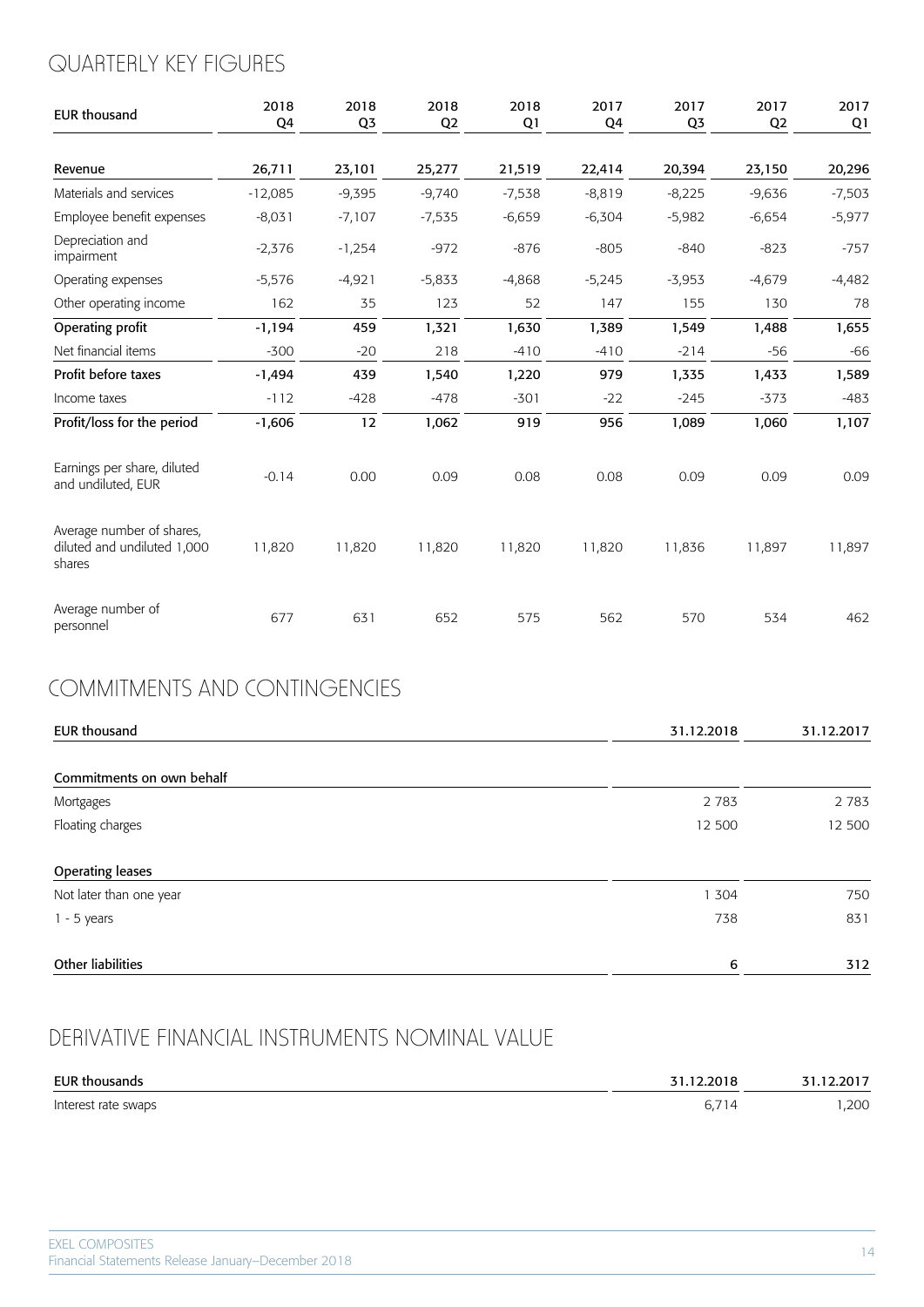# CONSOLIDATED KEY FIGURES

| <b>EUR thousand</b>                                           | 31.12.2018 | 1.1.-31.12.2017 | Change, % |
|---------------------------------------------------------------|------------|-----------------|-----------|
|                                                               |            |                 |           |
| Revenue                                                       | 96 608     | 86 255          | 12.0      |
| Operating profit                                              | 2 2 1 7    | 6 0 8 1         | $-63.5$   |
| % of revenue                                                  | 2.3        | 7.1             |           |
| Adjusted operating profit 1)                                  | 5018       | 6319            | $-20.6$   |
| % of revenue                                                  | 5.2        | 7.3             |           |
| Profit before tax                                             | 1705       | 5 3 3 5         | $-68.0$   |
| % of revenue                                                  | 1.8        | 6.2             |           |
| Profit for the period                                         | 386        | 4212            | $-90.8$   |
| % of revenue                                                  | 0.4        | 4.9             |           |
| Shareholders' equity                                          | 25 7 82    | 28 8 15         | $-10.5$   |
| Interest-bearing liabilities                                  | 29 627     | 16 3 5 6        | 81.1      |
| Cash and cash equivalents                                     | 4 8 0 1    | 7629            | $-37.1$   |
| Net interest-bearing liabilities                              | 24 8 27    | 8727            | 184.5     |
| Capital employed                                              | 55 409     | 45 172          | 22.7      |
| Return on equity, %                                           | 1.4        | 15.1            | $-90.6$   |
| Return on capital employed, %                                 | 4.4        | 14.8            | $-70.1$   |
| Equity ratio, %                                               | 34.7       | 44.8            | $-22.6$   |
| Net gearing, %                                                | 96.3       | 30.3            | 217.9     |
| Capital expenditure                                           | 9 5 9 8    | 9974            | $-3.8$    |
| % of revenue                                                  | 9.9        | 11.6            |           |
| Research and development costs                                | 2 8 3 5    | 1876            | 51.1      |
| % of revenue                                                  | 2.9        | 2.2             |           |
| Order intake                                                  | 100 757    | 86 531          | 16.4      |
| Order backlog                                                 | 23 685     | 17 126          | 38.3      |
| Earnings per share, diluted and undiluted, EUR                | 0.03       | 0.36            | $-91.7$   |
| Equity per share, EUR                                         | 2.18       | 2.43            | $-10.2$   |
| Average number of shares, diluted and undiluted, 1,000 shares | 11 820     | 11862           | $-0.4$    |
| Average number of employees                                   | 647        | 532             | 21.6      |
| Personnel at year end                                         | 675        | 568             | 18.8      |

1) Excluding material items affecting comparability, such as restructuring costs, impairment losses and reversals, and costs related to planned or realized business acquisitions or disposals. For more information, please refer to the paragraph "Change in Exel Composites' financial reporting terminology" of the Half-year Financial Report published on 21 July 2016.